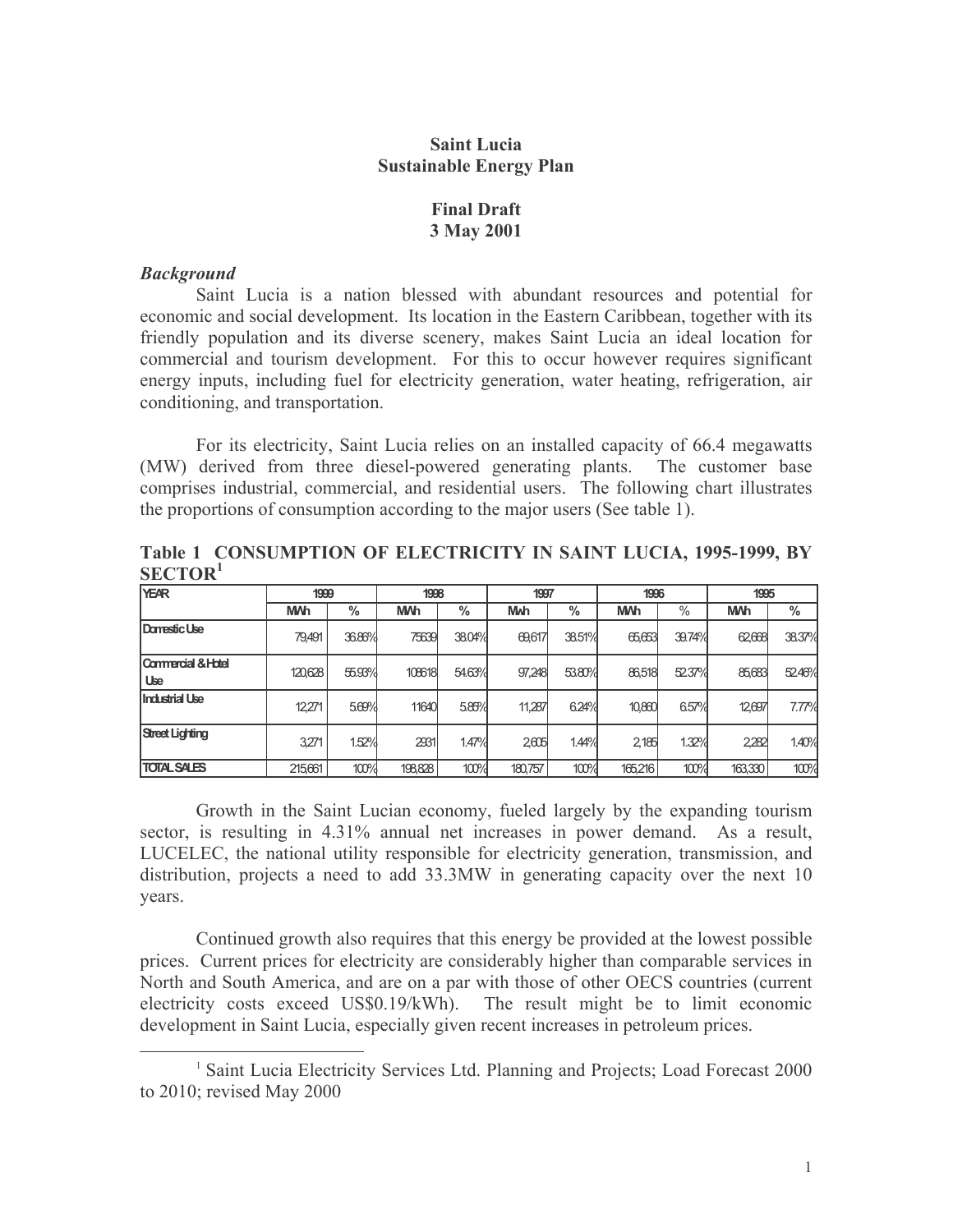Further, electricity supplies must be delivered in a manner that ensures protection of the local and global environments. Sustainable-energy technologies (renewable energy and energy efficiency) offer the potential to both reduce electricity costs and protect the environment. Saint Lucia recently took important first steps to encourage renewable-energy development. In May 1999, government adopted a policy to eliminate all import duties and consumption taxes on renewable energy equipment and materials, and in April 2001 decided to allow the purchase of solar water heaters as an allowance against taxable income. However, there remain significant impediments to the widespread use of these technologies. Recognizing the need to address and ensure the long-term sustainability of its energy sector, the Cabinet of Ministers, in March 2000, approved the development of a Sustainable Energy Plan for Saint Lucia.

# **Goals of the Sustainable Energy Plan**

The Sustainable Energy Plan lays out a strategy for the maintenance and growth of the energy sector by pursuing the following objectives:

- Ensure the existence of adequate energy supplies to sustain economic development, while meeting current and projected power demand.
- Provide for stable and reliable electricity supplies for all customers.
- Enhance the security of energy supply and use for all sectors of the economy.
- Allow reasonable incomes for businesses engaged in the local energy sector, while attracting international investment where appropriate.
- Promote energy efficiency and conservation at all levels of the economy in order to achieve optimum economic use of renewable and non-renewable sources of energy.
- Protect the local and global environment by maximizing the use of renewable-energy and energy-efficiency alternatives where viable, thereby enabling Saint Lucia to become a "Sustainable Energy Demonstration Country" by 2008-2012 in accordance with its announcement made at the Fifth Meeting of the Conference of Parties of the United Nations Framework Convention on Climate Change.

# **Energy Sector Baseline**

The following baseline and projections for the energy sector through 2010 are based on analyses prepared by the Government of Saint Lucia, LUCELEC, and other organizations. The baseline has been established for purpose of comparison and is consistent with the goal of ensuring that sufficient, cost-effective, and reliable electrical power will be available to all customers in keeping with an expected annual economic growth rate of  $3.1\%$ .

- Current installed capacity is 66.4MW. The peak demand is 43 MW, and the average base load is 26.6 MW. All installed capacity is derived from dieselpowered generators.
- Installed capacity in 2005 will be 79MW (21.3 MW additional diesel-powered generating capacity); peak demand in 2005 will be 53.6 MW.
- Installed capacity in 2010 will be 91 MW (33.3 MW additional diesel-powered generating capacity); peak demand in 2010 will be 65.6 MW.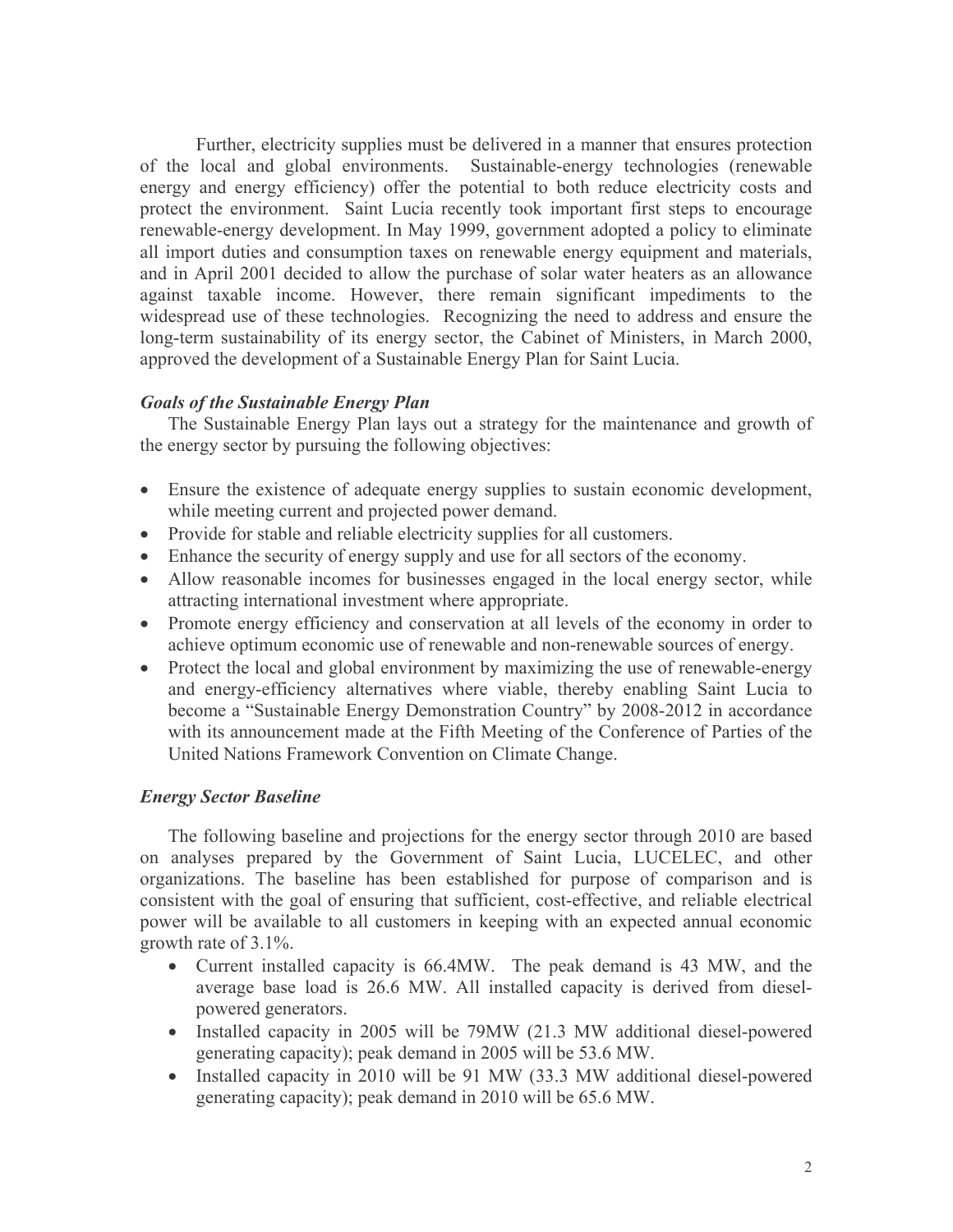- Universal electricity coverage of the residential sector will be achieved by the year 2002. Electricity is currently available to approximately 98% of commercial and residential properties in the country.
- Current greenhouse gas emissions (GHG) from the electricity sector are 156,530 tons of Carbon.
- The projected GHG emissions from the sector in 2005 are 188,860 tons of carbon.
- The projected GHG emissions from the electricity sector in 2010 are 230,060 tons of carbon.
- In 1999, 82,214 barrels of diesel and 338,454 barrels of gasoline were consumed in the transport sector by a fleet of 33,563 vehicles. In 2010, 128 916.7 barrels of diesel and 643 130.7 barrels gasoline will be consumed by a fleet of 60,575 vehicles (no alternative-fueled vehicles are assumed for this baseline figure).

# **Sustainable Energy Plan: Energy Sector Targets**

Proposed alternatives to the baseline and scenarios described above, including reductions in demand and additions to capacity via renewable energy systems, are based on the best available information regarding project feasibility and commercial interest. The following targets established for the energy sector are to be achieved by the years 2005 and 2010 (See also table 2).

- Reduce projected electricity demand by 5% in 2005, resulting in a peak demand in 2005 of 51 MW, which will require an installed capacity of 75MW.
- Reduce projected electricity demand by  $15\%$  in 2010, resulting in a peak demand in 2010 of 55.7 MW, which will require an installed capacity of 77.4 MW.
- Deliver 5MW, or 7% of installed capacity, via renewable energy technologies in 2005.
- Deliver 17MW, or 20% of installed capacity, via renewable energy technologies in 2010.
- As a result of reductions in demand and increased use of renewable energy resources, reduce the annual consumption of diesel fuel for electricity generation to 436 579 barrels in 2005 (12% reduction from the baseline) and 392 823 barrels in 2010 (35 % reduction from the baseline.
- Reduce the annual GHG emissions from the electricity sector to 166 197 tons of carbon/year in 2005 and 149 539 tons of carbon/year in 2010.
- Reduce the consumption of gasoline and diesel fuel in the transportation sector to 122 471 barrels of diesel and 610 974 barrels of gasoline in 2005 (5% reduction) and 109 579 barrels of diesel and 546 661 barrels of gasoline (15% reduction) in 2010. These reductions will be achieved by a combination of measures, including the increased use of public transportation, the introduction of high-efficiency vehicles, the deployment of a limited number of vehicles powered by alternative fuels, driver education and awareness to reduce fuel consumption, and improvements in road and traffic management.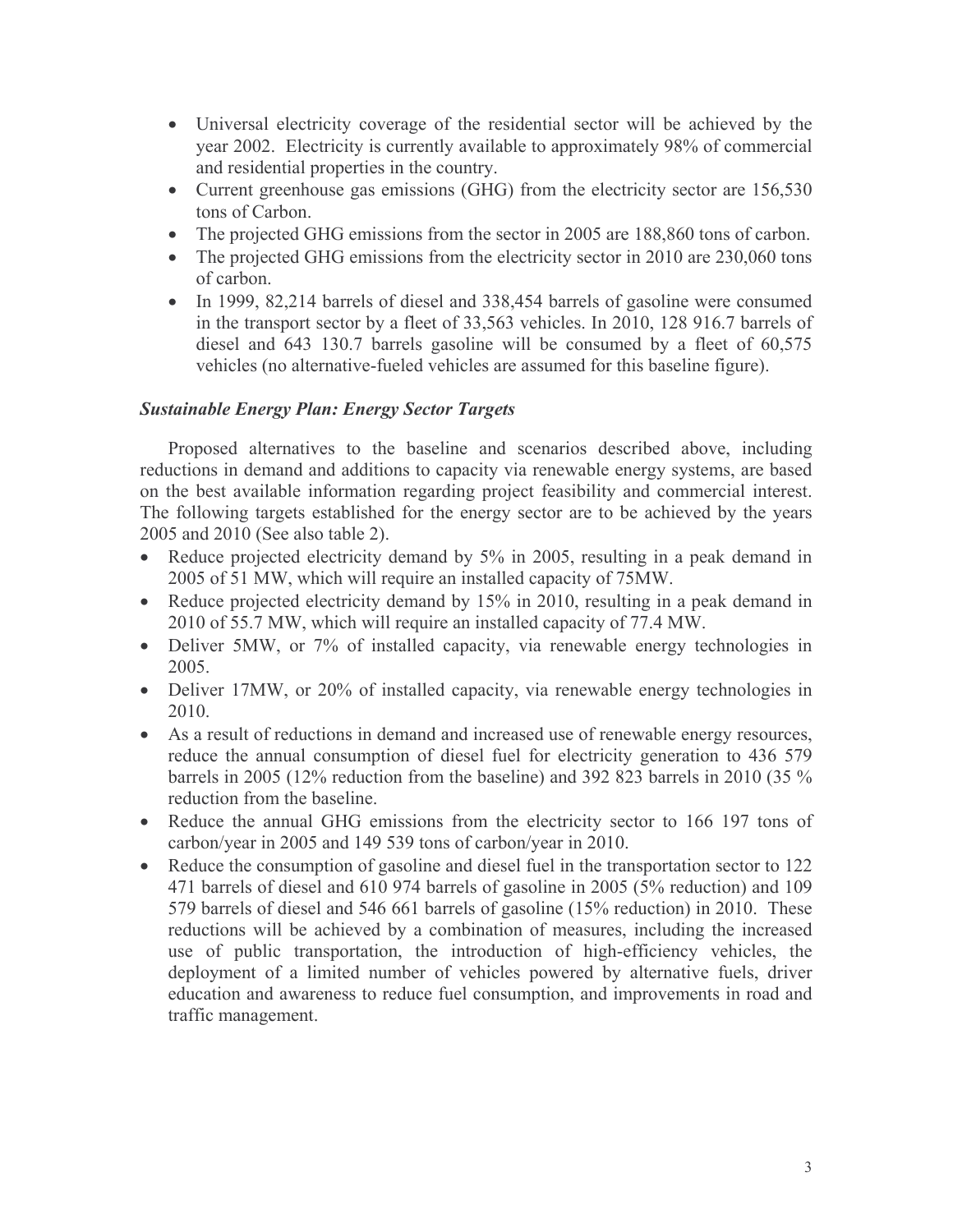| Year | <b>Target Peak</b><br>Demand (%<br>reduction<br>from baseline) | <b>Target</b><br><b>Installed</b><br>Capacity<br>(%<br>reduction<br>from<br>baseline) | <b>Target</b><br>Renewable<br><b>Energy</b><br><b>Installed</b> (%<br>of total<br>installed<br>capacity) | <b>Diesel Fuel</b><br><b>Consumption</b><br>(% reduction<br>from baseline) | <b>GHG</b><br><b>Emissions</b><br>(%<br>reduction<br>from<br>baseline) |
|------|----------------------------------------------------------------|---------------------------------------------------------------------------------------|----------------------------------------------------------------------------------------------------------|----------------------------------------------------------------------------|------------------------------------------------------------------------|
| 2005 | 51 MW<br>$(5% \; reduction)$                                   | <b>75 MW</b><br>(5%<br>reduction)                                                     | 5 MW<br>$(7\% \text{ of total})$                                                                         | 436 579 barrels<br>(12%<br>reduction)                                      | 166 197<br>tons of<br>carbon<br>equiv.<br>$(12\%$<br>reduction)        |
| 2010 | 55.7MW<br>(15%<br>reduction)                                   | 77.4 MW<br>(15%<br>reduction)                                                         | 17 MW<br>$(20\% \text{ of }$<br>total)                                                                   | 392 823<br>barrels<br>(35%<br>reduction)                                   | 149 539<br>tons of<br>carbon<br>equiv.<br>$(35\%$<br>reduction)        |

### Table 2 FL ECTDICITY SECTOD TADCETS

#### **Sustainable Energy Plan: Required Actions for Achieving Targets**

Attaining the foregoing targets is considered feasible, according to the information obtained by the Government of Saint Lucia for the development of this Sustainable Energy Plan. However, the present policy and regulatory framework requires adaptation to put in place suitable market rules and signals. Recommended actions for creating such an environment in which sustainable energy actions are implemented are described below.

#### **Assessment of Market Potential**

To expand the use of renewable-energy and energy-efficiency measures, it will be critical to ascertain, at least in broad terms, where key project opportunities exist.

In the case of renewable energy projects, one of the main prerequisites to attracting potential investors is a basic set of data identifying key resource locations and describing the likely quantity and quality of such resources. A broad assessment of renewable energy resources, including wind, biomass, solar, and geothermal, will be assembled. In some cases, such as geothermal energy, resource assessments have been undertaken for several years but have not resulted in the commercial development of a project. As part of this Sustainable Energy Plan, additional site-specific assessments will continue in anticipation of locating quality resources with the potential for commercial exploitation. In the area of wind-resource assessments, both broad national wind mapping and site-specific monitoring will be undertaken.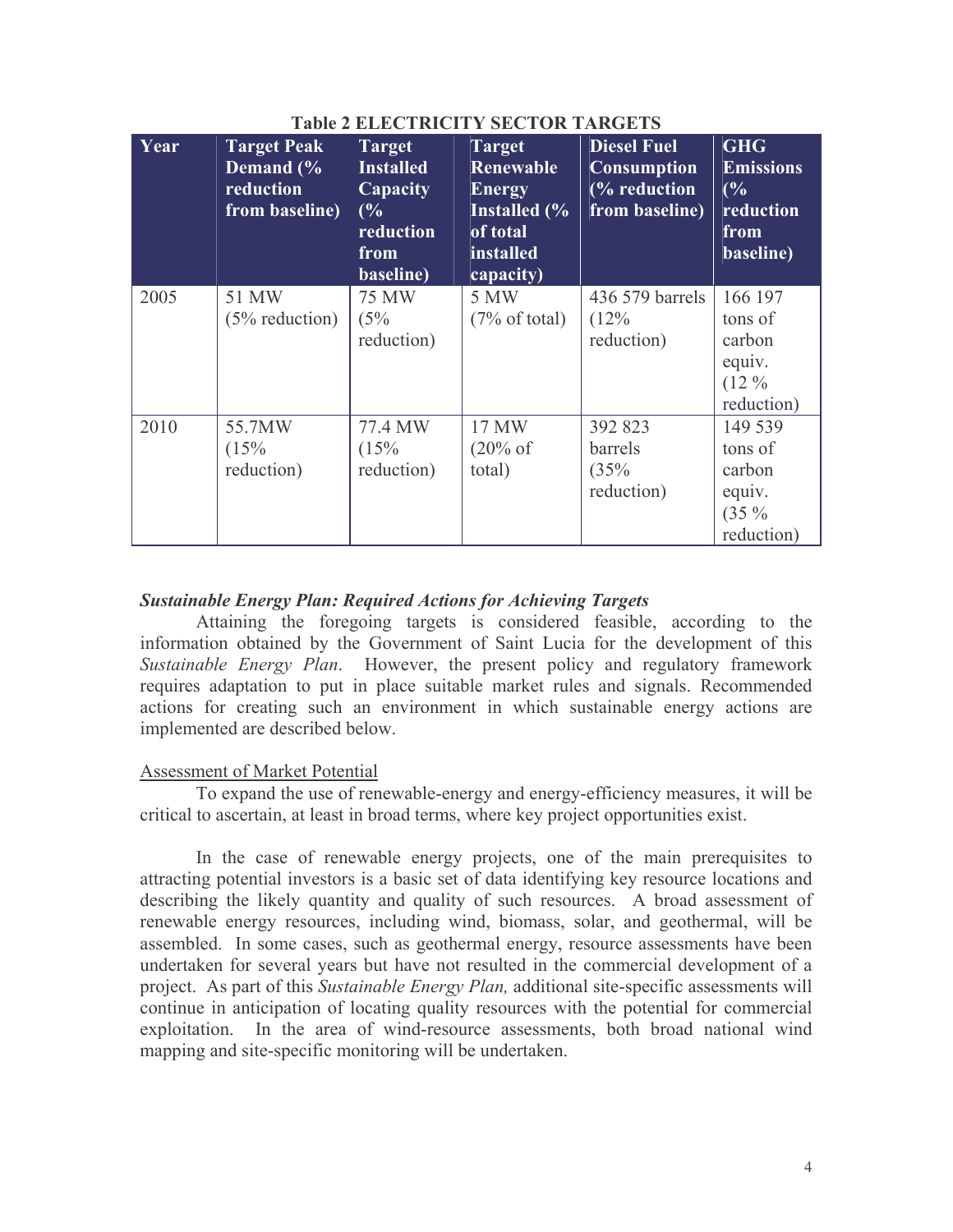Action: Conduct renewable-energy resources assessments for wind, biomass, geothermal, hydro, and solar energy and compile these into a single Renewable Energy Resource Database for use in promoting Saint Lucia as a possible destination for renewable-energy investments.

Similar analyses of technical potential are also required for the energy-efficiency market. It is assumed that opportunities for electricity savings, through conservation, the use of high efficiency technologies, and better management of demand, are plentiful.

An analysis/survey of the market potential for energy efficiency Action: measures will also be undertaken. This will review generation and consumption patterns throughout the country and in each of the key sectors. These analyses will be used in the design of appropriate energy-efficiency measures and in efforts to attract entrepreneurial initiatives focused on energy savings.

#### Grid-Tied Renewable Energy Initiatives

*I. Electricity Generation Mix:* The current generation profile for Saint Lucia consists entirely of diesel-powered generators. Even though Saint Lucia has to import all its petroleum products, there are several logical reasons for the use of these systems. They are relatively inexpensive to procure, install, and maintain, and the utility is very comfortable with their operation. The power generated is quite stable and is appropriate for baseload use. However, an analysis of the long-term costs of operation (including investment, O&M, fuel costs, etc.) shows that the cost of power is quite high: US\$0.13/kWh fixed cost and US\$0.068/kWh fuel cost. Further, the country faces a considerable fuel price risk as a result of the vagaries of international oil markets and the current trend towards higher costs. The utility, however, avoids much of this risk, as it is able to charge a regulated price for electricity with a built-in escalator that ensures a minimum profit of 15% of the Weighted Average Percentage Cost of Equity and the Weighted Average Cost of Debt. Several renewable-energy technologies offer a cost-competitive alternative when compared with the long-term costs of diesel-based generation. For example, modern wind farms and geothermal plants can produce electricity for US\$0.04-US\$0.11/kWh. Initial capital cost investment comprises the majority of the life-cycle costs for renewable energy technologies. Therefore, even when the long-term costs are competitive, developers/utilities are often reluctant to assume the perceived risks associated with their operation.

Utilities often make choices about adding capacity according to their historical practices. They tend to be conservative, reluctant to try new technologies. Since the country has determined that it is in its best interest to add renewable energy to its generation portfolio, government will mandate the addition of such capacity in the national system. This is a practice followed in various countries, including the UK's Non-Fossil Fuel Obligation and the Renewables Portfolio Standard in several U.S.A. states. Such a strategy may dictate that the utility must have available (or must deliver) a specific percentage of its electricity capacity via renewable-energy systems.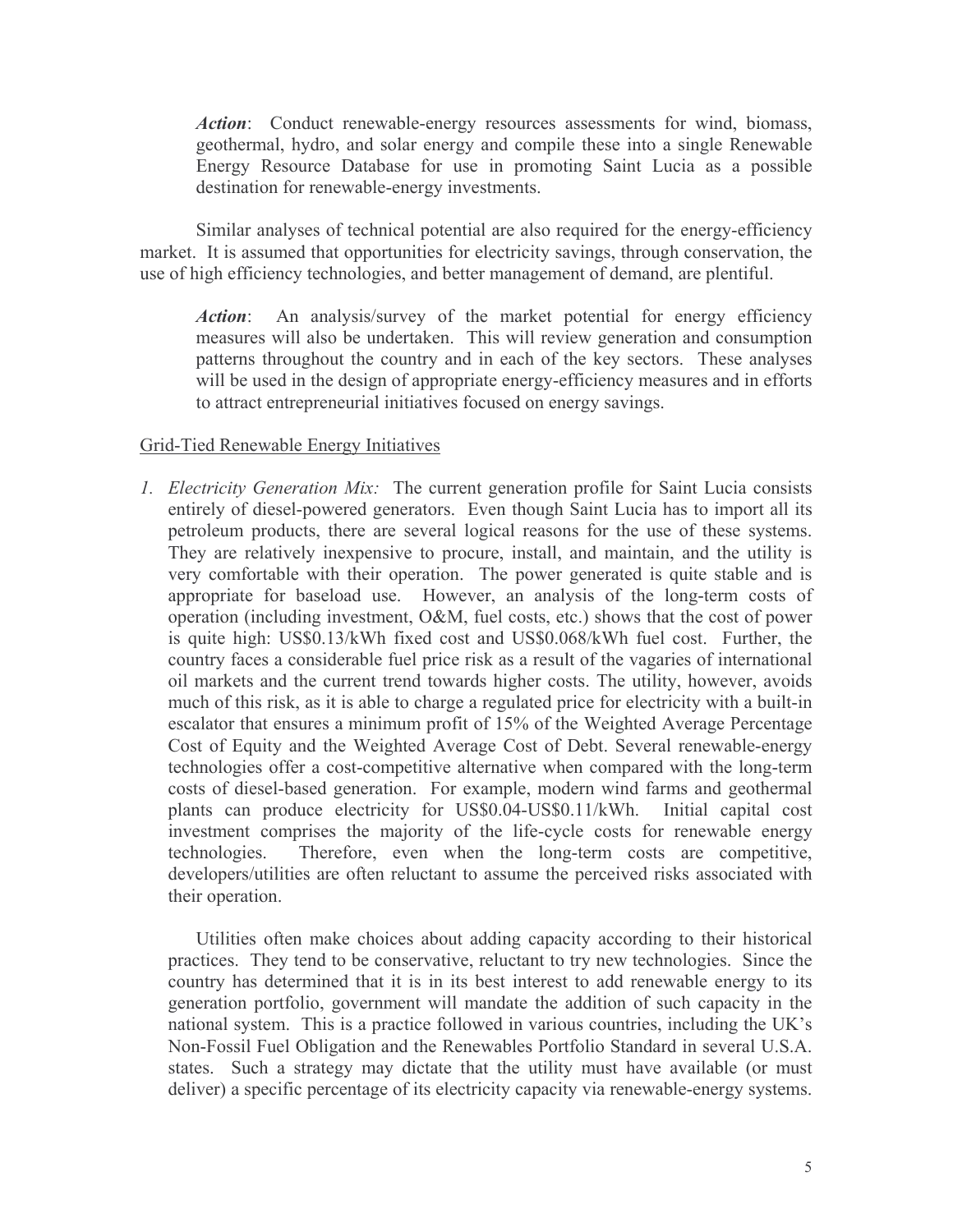The mandated portion may increase over time to let the utility gain experience with them gradually.

Action: Establish a Renewable Energy Portfolio Standard (RPS) for Saint Lucia. The RPS will impose a minimum of 7% installed capacity by the year 2005 and 20% by the year 2010. The government will also adopt and enforce regulations for the implementation of this policy.

2. Adopt Policies that Encourage Private Power Development: Achieving specific renewable-energy targets in Saint Lucia might not occur under the current exclusive arrangements currently afforded to LUCELEC. In many cases independent power producers with experience in renewable energy would be better suited to develop these projects. Therefore, policies and regulations that permit and encourage Independent Power Producers (IPPs) will be developed. These regulations will describe the potential relationships between the IPP and the utility, which might include model power purchase arrangements, under which the third-party power developer sells electricity to the utility or, alternatively, wheels power on the utility lines to specific consumers (such as a hotel).

Action: The Government of Saint Lucia will explore alternatives to the current electricity monopoly granted to LUCELEC, including consideration of provisions that make possible independent power projects that sell electricity to the utility.

3. Renewable-Energy Capacity and Awareness-Building Initiatives: Among the greatest impediments to the widespread use of renewable-energy technologies is the limited capacity of key decision makers and technicians. In addition, utility officials and engineers lack the information necessary to select, develop, and use renewables within their system. Likewise, gaining technical capacity in the operation and maintenance of renewable technologies, would make it much more likely that the systems installed would be successful and achieve their full potential.

*Action*: Establish a comprehensive renewable energy training initiative with the purpose of increasing the capacity to develop and utilize these systems among the utility staff and potential project developers. This effort will be conducted in cooperation with CARILEC. The Government will request financial and technical assistance for it, from such sources as the Caribbean Renewable Energy Development Project (CREDP), in which it is a participating country.

The Government has determined that it is in the country's best interest to catalyze the use of sustainable energy technologies, including renewables. The policies and regulations resulting from this Plan will contribute to the accomplishment of this objective; however, the long-term success of such efforts depends on a high level of support from the general public. A well-designed awareness and promotion campaign would result in a population that not only was more receptive to assuming the initial risks of these alternatives, but also would demand the incorporation of cleaner energy systems.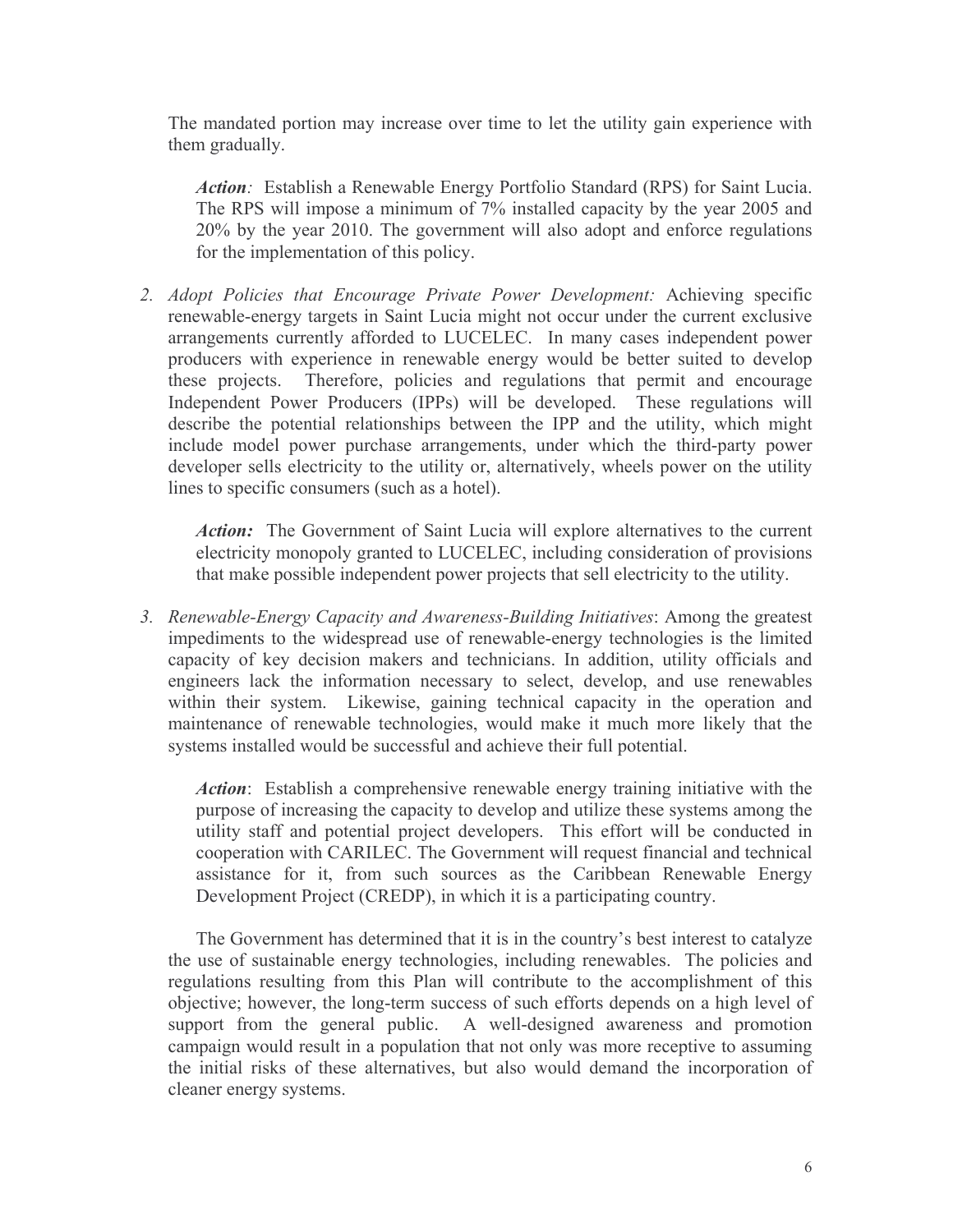Action: Initiate a national renewable energy education and awareness programme aimed at all sectors of civil society, to communicate the overall goals of the government with respect to the country's economic development, protection of the environment, and the advantages of renewables.

4. Establish Renewable-Energy Feasibility and Project Investment Fund: It is recognized that the initial cost of investment in renewable-energy facilities, coupled with the perceived risks of their use, may make it difficult for project developers to attract financing. This situation often presents itself in the preparatory phases of the potential project (i.e., pre-feasibility and feasibility studies), but may also include project financing for well-designed, commercially viable projects. Thus, it is critical to make funds available for investment in sound renewable-energy project opportunities. While such funds would not account for the entire investment of any project, they would be targeted at catalyzing additional resources and serving as seed capital for worthy ventures.

Action: The Government of Saint Lucia will take the lead role in the creation of a dedicated renewable energy fund. This fund will provide concessional financing for renewable energy project feasibility studies and for project investment. The Government of Saint Lucia will seek funds from several institutions, including the CREDP, the World Bank's Prototype Carbon Fund, and international investors and donors to catalyze this financing.

5. Establish Policies to Encourage and Enable Auto-Generation and Co-Generation: At present, LUCELEC is the only electricity provider permitted within the national grid framework. If a commercial or industrial property were to generate its own electricity, the utility would not continue to provide it with grid-based electricity. Thus, it is all or nothing for the potential auto-supplier. This discourages would-be entrepreneurs, such as a hotel that would otherwise choose to install renewable energy generation on its property but would still need the grid to meet part of its demand on occasion or at all times.

Action: The Government of Saint Lucia will consider the establishment of policies that permit companies to generate their own electricity while still maintaining continuous link to the power grid. This policy may also include a mechanism that permits auto-generators to sell excess capacity back to the utility.

6. Establish Comprehensive Renewable Energy Regulations: In the absence of comprehensive power-sector reform, specific regulations will be required to govern areas such as independent power generation and the pricing and use of renewableenergy technologies. Also, an independent regulator with enforcement powers will be required for their implementation.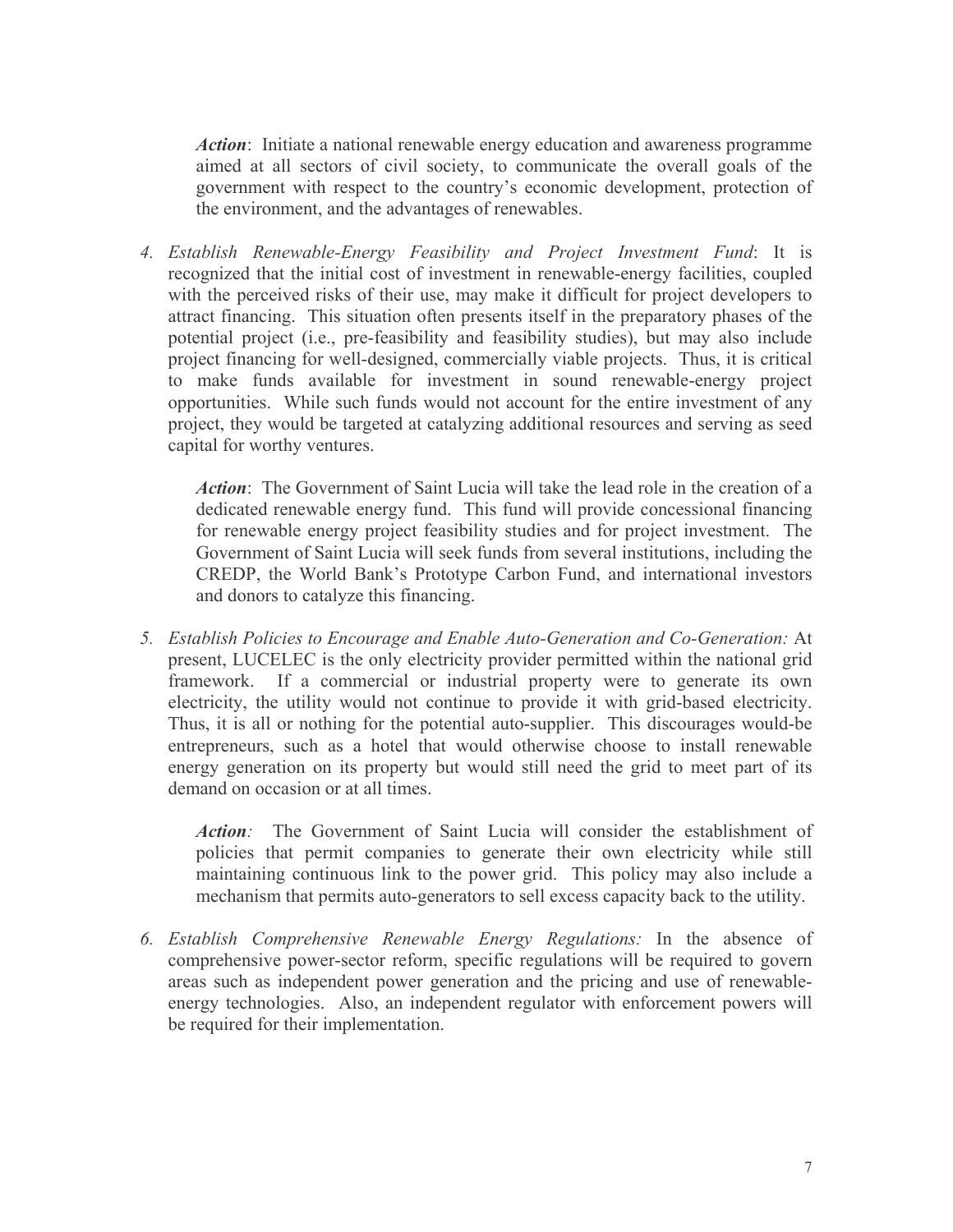*Action:* Electricity regulations and an independent regulator governing the generation and use of private power, and specifically renewable-energy technologies, will be established.

### **Independent Solar Energy Initiatives**

1. Create a National Solar Water Heating Initiative: The abundant direct solar radiation in Saint Lucia offers tremendous potential for solar-based water-heating applications. Solar water heaters have proved technically viable and economically efficient in other Caribbean island nations. In Saint Lucia growing numbers of such systems have been installed for residential and commercial use. In addition to the removal of import duties on these systems Government has as of April 2001, allowed the cost of solar water heaters to be charged against taxable income. This measure is expected to further promote their use. Given the high cost of electricity in Saint Lucia, and the significant load required for water heating, which show the cost-effectiveness and relatively quick return on investment required for solar water heating systems, the potential for a national awareness and promotion initiative is considerable.

*Action*: Establish a national solar water heating awareness initiative to target both the residential and the commercial sectors. This initiative will be linked to the energy efficiency activities described below.

2. Support the Use of Solar Photovoltaic Systems in Widespread Installations: Solar Photovoltaic (PV) systems offer advantages for a diverse set of applications. With its price falling and the cost of traditional electricity in Saint Lucia remaining high, increasing PV may be a cost-effective alternative in several areas. The use of PV in demonstration applications will introduce the nation to the demands and the potential of these units. In other instances, such as hurricane shelters, PV offers an immediate benefit as a reliable back-up power source. If applied to hurricane shelters, many of which are located in schools or other public buildings, then the systems will offer the opportunity to introduce these systems to school children via educational programs.

*Action*: Identify and deploy solar PV systems on a variety of installations, both connected and unconnected to the grid. Such applications may include back-up power for hurricane shelters and schools, demonstration units at gasoline service stations, and demonstration units at government buildings.

#### **Energy Efficiency Initiatives**

1. Conduct a Comprehensive Energy End Use Analysis: As a means of determining the energy use patterns of the various sectors of the economy a comprehensive study will be undertaken. The results of this analysis will provide the necessary information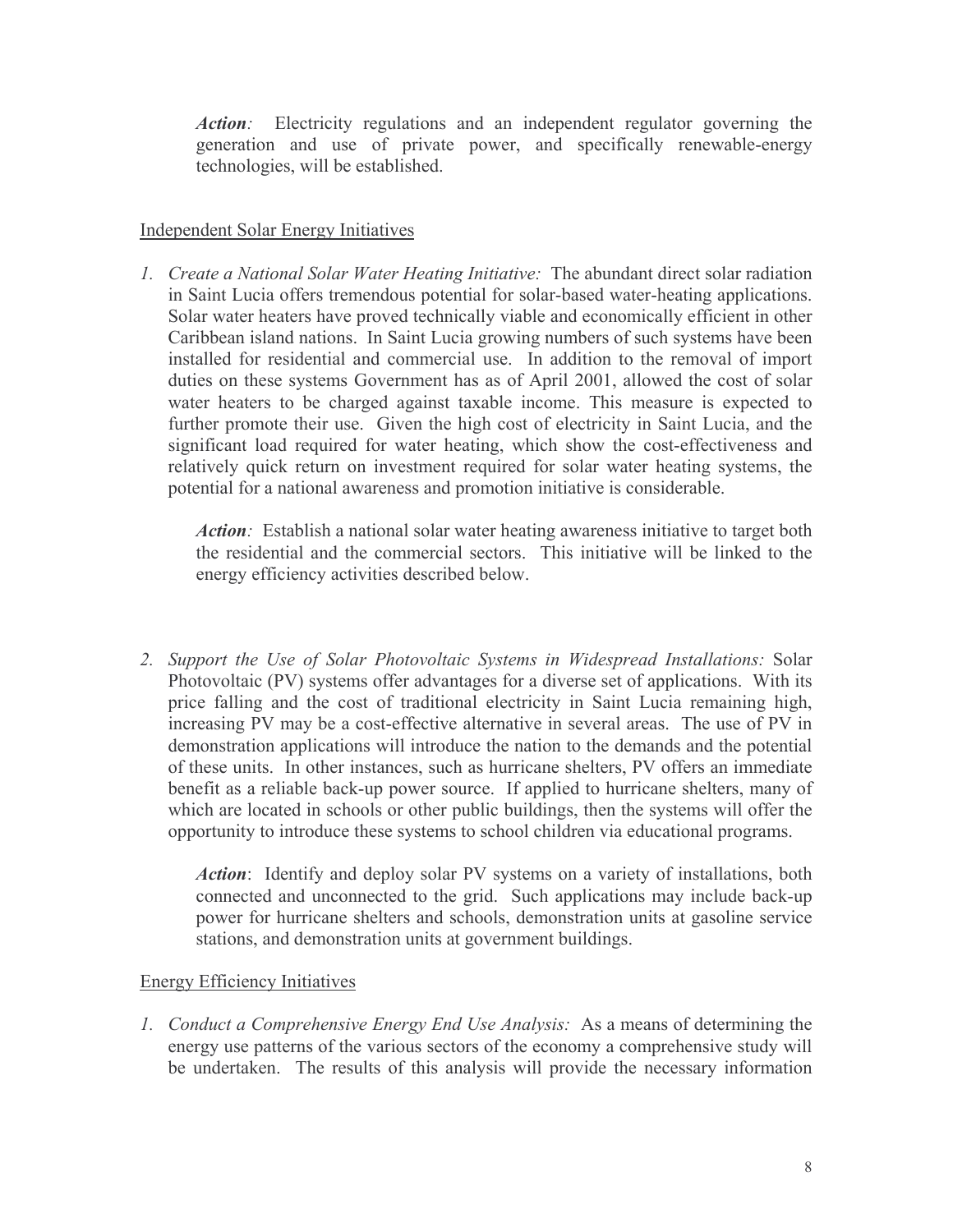regarding potential areas for energy efficiency applications and will serve to guide the other activities described in this Plan.

*Action:* A study of energy end use practices in all sectors (public, commercial, residential, etc.) of the economy will be conducted in collaboration with LUCELEC. This report will highlight key opportunities for energy savings.

2. Initiate a Comprehensive Capacity-Building Initiative Among Personnel of Utilities, Commercial Energy Plants, and Other Relevant Organizations: A critical first step toward the success of any energy-efficiency initiative involves the development of appropriate awareness and technical capacity among the organizations and individuals that will participate in these programs. Traditional utilities and other energy-sector personnel are often hesitant to promote strategies that effectively reduce the demand for electricity. However, it has been well demonstrated that there are many business opportunities for both the utility and third party organizations that may result in attractive investments. Further, the most cost-effective reductions in environmental impacts from the energy sector are typically derived from efficiency improvements. There are many areas of training that will be useful in laying the foundation for a solid energy-efficiency program in Saint Lucia. Such measures should address wide-ranging areas as business development and creative strategies to technical aspects of energy efficiency. This initiative will seek to build a consensus among both existing electricity-sector personnel and potential entrepreneurs, that promotes greater energy efficiency in Saint Lucia, representing a win-win opportunity for all

Action: Implement a comprehensive energy-efficiency training program for utility personnel, hotel developers and engineers, potential entrepreneurs, and other relevant persons.

3. Support and Assist in the Establishment of Energy Service Companies (ESCOs): ESCOs are businesses that derive their income by generating energy savings for their clients. They may be affiliated with the utility or operate as independent, third party enterprises. They typically provide services for commercial businesses, such as the hotel industry. It is common for them to enter into a contract with a client, such as a hotel, whereby they identify and help to implement opportunities to generate energy savings by retrofitting energy-consuming technologies and changing patterns of electricity consumption. The ESCO receives payment for the consulting and engineering services it provides, which are typically less than the overall savings accruing to the client. Thus, it is a win-win relationship for both. Given the dominance of the hotel industry in Saint Lucia, and its relatively inefficient energyconsumption patterns, there is tremendous potential for energy savings to be identified and captured. Further, significant energy savings might be realized via the government sector and other commercial buildings.

Action: Catalyze the creation of one or more ESCOs in Saint Lucia. The Government, in cooperation with an energy-sector venture capital fund (E&Co.),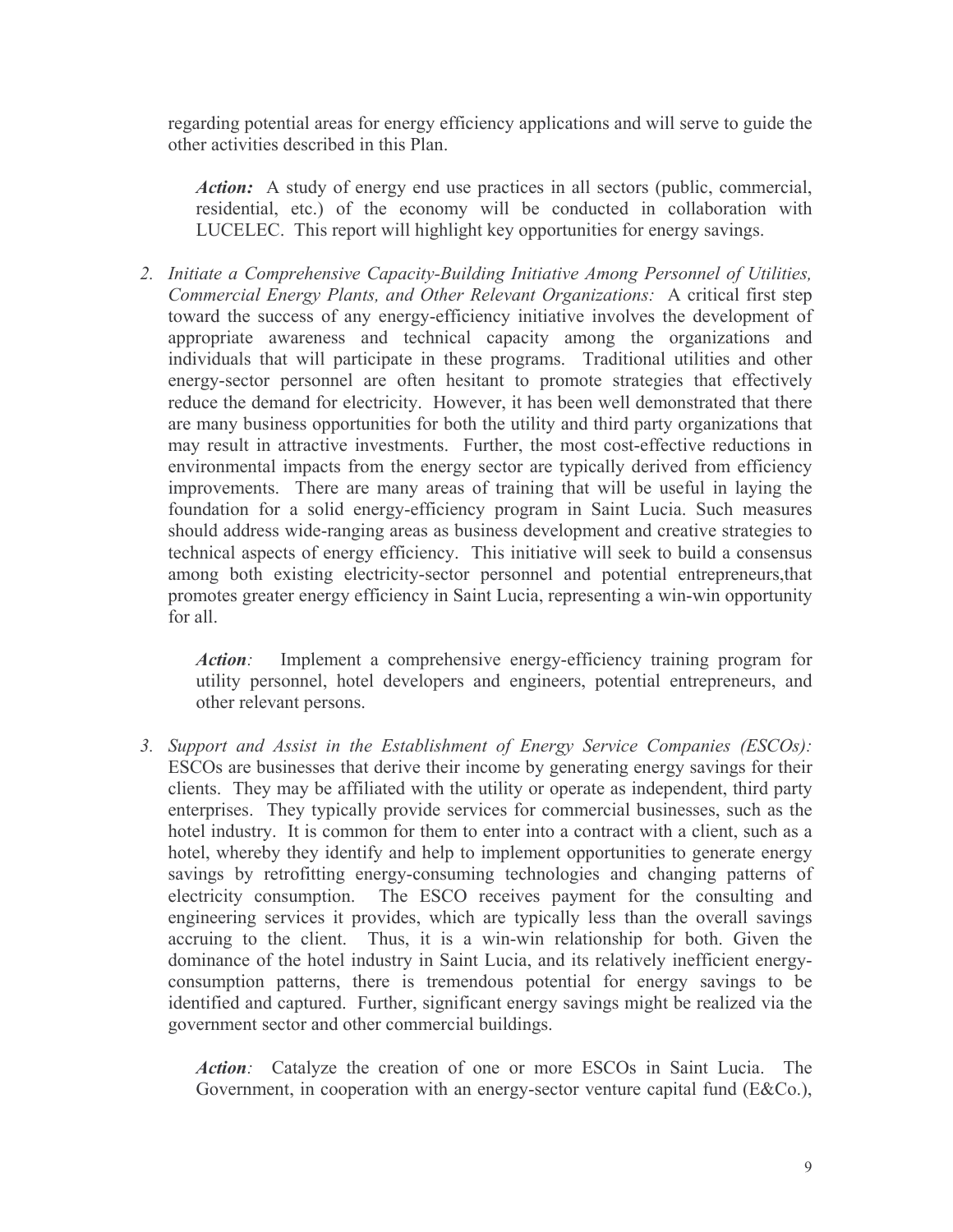will assess the potential and seek opportunities to invest in one or more entrepreneurial enterprises.

4. Launch a National Demand-Side Management (DSM) Initiative Designed to Reduce Residential Energy Consumption: Residential energy consumption patterns in Saint Lucia offer the potential for DSM measures to reduce electricity demand. Effective DSM programs require well-designed and targeted campaigns that communicate to the population the need for and potential benefits from reducing consumption. They often include printed materials describing successful applications of energy efficiency measures and the economic savings realized (newspaper advertisements or articles, brochures, and utility-sponsored seminars).

Saint Lucia will implement a residential demand-side management Action: (DSM) program intended to reduce consumption in the residential sector by 10% by the year 2010.

St. Lucia will establish regulations setting energy-efficiency standards Action: for new construction.

5. Support the Establishment of and Participate in the Caribbean Energy Efficiency Development Project (UNDP/GEF, PDF Block B): A regional project for the promotion of energy efficiency is being prepared for implementation by the United Nations Development Programme (UNDP) with funding from the Global Environment Facility (GEF). This project will assist participating countries in the identification and execution of energy-efficiency programs. This project has the potential to offer Saint Lucia technical and financial resources for its energyefficiency activities.

Action: Participate as an active member country in the newly launched Caribbean **Energy Efficiency Development Project.** 

6. Establish Guidelines for Energy Efficient Practices in all Government Buildings: By establishing standards for energy efficient practices in all government buildings, two important objectives may be achieved. First, given the considerable number of government installations, reducing energy consumption in this sector will contribute to the national efficiency goals and reduce costs. Secondly, the Government will serve as an example to other sectors in the economy by adopting energy efficiency practices. The Government may implement a variety of energy efficiency practices, including the use of energy efficient lighting and other appliances, training and implementation of energy conservation practices, and design and acquisition of efficient buildings for all new locations.

Action: Assess the potential for energy efficiency practices in all Government buildings. Based on this assessment, develop a standards manual for use by all government agencies describing recommended and/or required practices for existing and new buildings and equipment.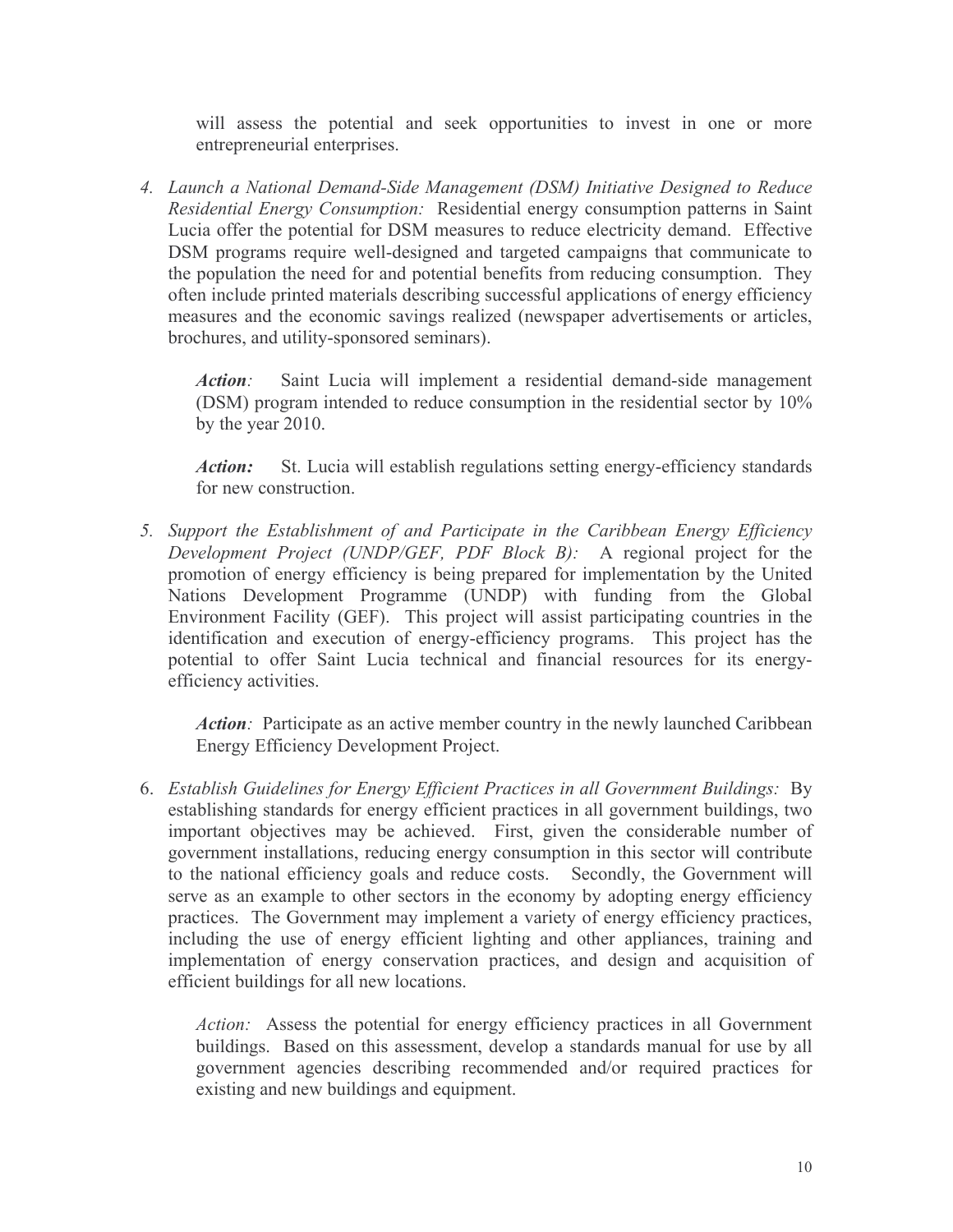### **Transportation Sector**

1. Demonstration Fleet of Alternative Fueled Vehicles (electric, biofuel, CNG, hybrid): A significant portion of the GHG emissions produced in Saint Lucia is generated by the transportation sector. The transportation sector is also a major contributor to local air pollution. All the vehicles operate on gasoline or diesel fuel. Identifying alternatives to these vehicles could significantly reduce transportation-related environmental impacts. Efforts will be initiated to attract a demonstration fleet of alternative-fueled vehicles. At present several vehicles operating on alternative fuels are commercially available--for example, new electric-powered vehicles and electric/gasoline hybrids. Saint Lucia offers an ideal location for the demonstration of such vehicles, since one of the limiting factors of such cars is their range. Given the relatively short distances traveled by most Saint Lucians, this is not an issue here. Other alternatives such as compressed natural gas (CNG) or biofuels also offer attractive solutions, but would require infrastructure for acquiring fuel.

*Action:* Investigate options for the deployment of a demonstration fleet of alternative fueled vehicles in Saint Lucia.

2. Establish Regulations Requiring, or Provide Incentives for, the Purchase of Higher *Efficiency Vehicles:* Vehicle fuel economy has a large impact on the volume of emissions. New, higher-efficiency vehicles emit lower emissions per kilometer traveled. Increasing the number of high-efficiency vehicles in Saint Lucia might be achieved by regulations requiring certain emissions/efficiency standards, by offering tax incentives for the purchase of efficient vehicles, or a combination of these.

*Action:* Analyze potential alternatives for improving the fuel efficiency and reducing harmful emissions of Saint Lucia's vehicle fleet.

3. Improvements in Public Transportation Fleet: In an effort to keep public transportation costs down and thereby encourage its greater use, Government has reduced the customs duties on vehicles to be used as taxis and public transport. Government will also set standards for exhaust emissions for all vehicles, including those used for public transportation, in an effort to improve air quality.

It will be in Saint Lucia's long-term interest to promote efficient energy use in the transportation sector. However, policy and other measures will have limited impact if the population at large is unaware of its role in the process. It will therefore be necessary to sensitize and educate users to ensure maximum effectiveness of the energy-efficiency drive.

*Action*: Initiate a national education and awareness programme to promote efficient energy use in the transportation sector. Aimed at all relevant sectors of society, this will communicate the overall goals of the government with respect to